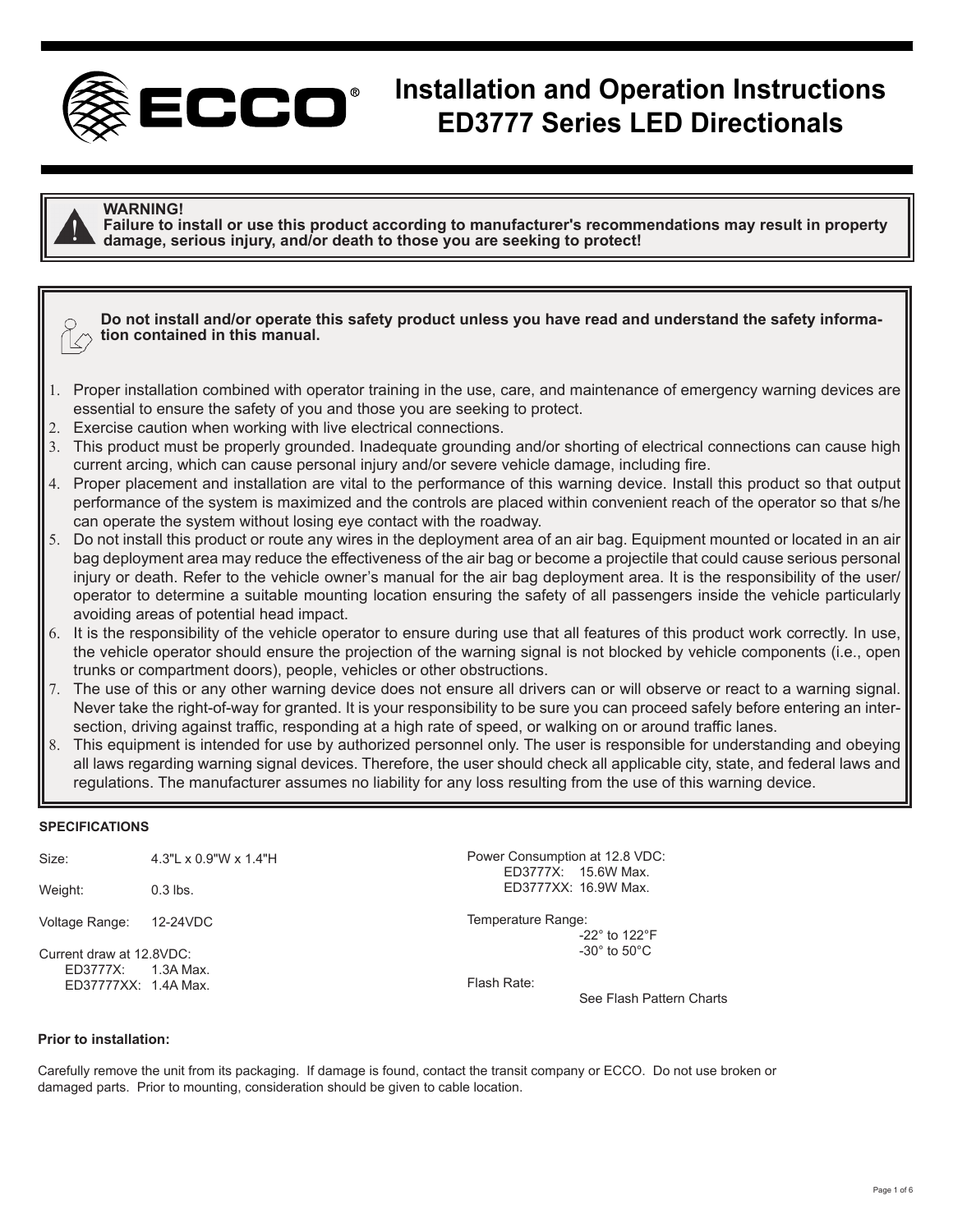# **Mounting Instructions:**

**Caution:** When drilling into any vehicle surface, make sure the area is free from any electrical wires, fuel lines, vehicle upholstery, etc. that could be damaged

- 1. Select a flat mounting surface with the visibility of the flash and ease of wiring access taken into consideration.
- 2. Using the unit or bracket as a template, mark the two mounting hole locations. Drill a third hole for wire access as needed.
- 3. Mount the directional with the supplied hardware as shown.



Surface Mount



Adhesive Mount



Permanent Mount **Edge Mount** 

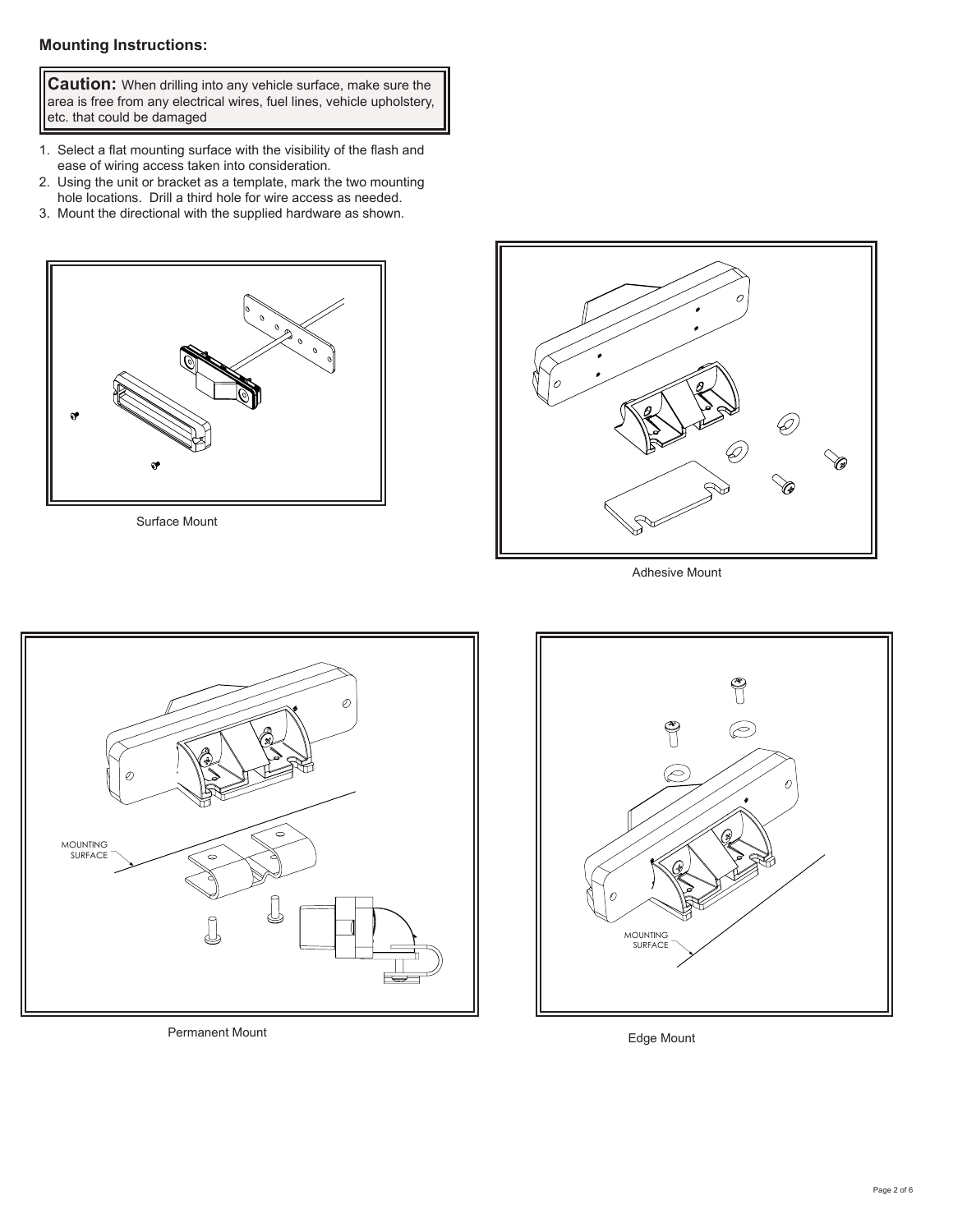# **Wiring Instructions:**

**Important!** This unit is a safety device and it must be connected to its own separate, fused power point to assure its continued operation should any other electrical accessory fail.

Wire as shown in FIGURE 1. All wiring should be a minimum of 20 AWG. The positive line must have a slow blow 3 amp fuse. Routing the ground wire directly back to negative battery terminal is recommended. Pack dielectric grease, such as Dow Corning 4, around each electric connection exposed to moisture or the ambient environment. Isolate any unused wires.



FIGURE 1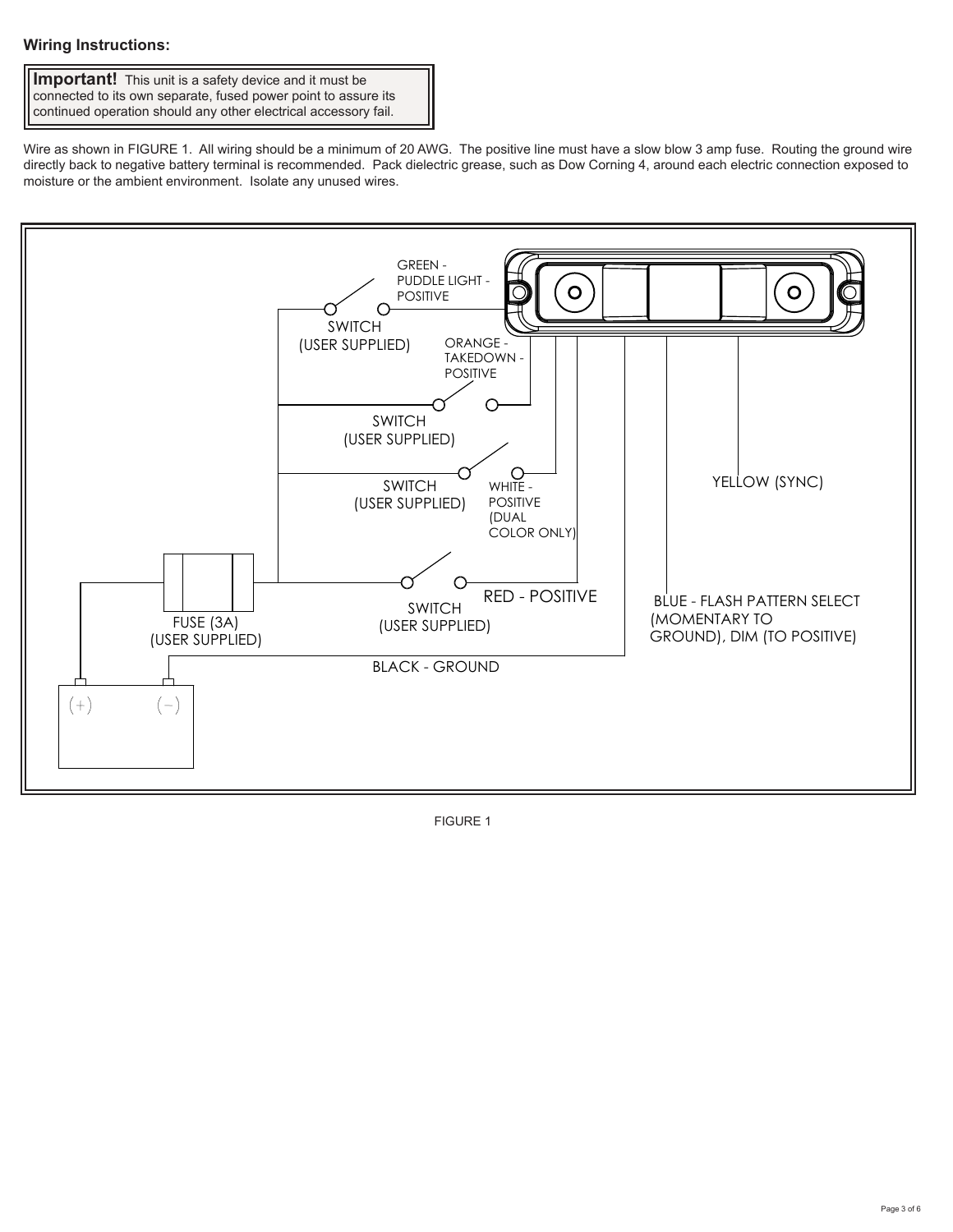# **Flash Pattern Selection:**

The flash pattern can be selected by powering the individual flash pattern mode and holding the blue wire to the black wire.

- A quick tap will increment by one pattern.
- 1-3 seconds to go to the previous pattern
- 3-5 seconds to return to the factory default pattern
- 5+ seconds to set to the last flash pattern

#### **Synchronization:**

The directional is capable of syncing with other compatible ECCO products by setting the desired flash pattern on each unit individually. It is also strongly recommended that the same rate and style of flash pattern be used on all synced units to produce the most effective warning pattern. NOTE: To operate sumultaneously, each unit must be set to the same phase (A + A or B + B); to operate alternately, units must be set to have the opposite phase  $(A + B$  or  $B + A)$ . Then, connect the yellow sync wires together and check that the units are flashing in a synchronized manner as expected. If a pattern on one unit appears incorrect, the blue pattern select wire can be used to cycle forward or backward on that individual unit until the correct pattern is selected.

NOTE: This will only change the pattern in the one unit and will not affect the other units connected to the yellow sync wire.

|                 | <b>ED3777X Flash Pattern Chart</b> |     |              |                |                    |                    |                    |                    |               |         |                          |                    |                           |                    |              |                |       |         |
|-----------------|------------------------------------|-----|--------------|----------------|--------------------|--------------------|--------------------|--------------------|---------------|---------|--------------------------|--------------------|---------------------------|--------------------|--------------|----------------|-------|---------|
| Pattern         | Description                        |     |              | FPM Sync Phase | <b>SAE J595</b>    |                    |                    |                    | <b>CA T13</b> |         |                          | <b>SAE J845</b>    | ECE R65                   |                    |              |                |       |         |
|                 |                                    |     |              |                |                    | B                  | R                  | $\overline{W}$     | А             | B       | R                        | $A(140^\circ$      | $B(140^{\circ})$ R (140°) |                    | W (100°      | A              | B     | R       |
|                 | <b>Single Flash</b>                | 75  |              | Δ              | Class              | Class              | Class <sup>®</sup> | Class 1            | Class B       | Class B | Class B                  | Class <sub>1</sub> | Class 1                   | Class <sub>1</sub> | Class 1      |                |       |         |
| 2               | Single Flash                       | 75  |              | B              | Class              | Class              | Class              | Class              | Class B       | Class B | Class B                  | Class              | Class 1                   | Class 1            | Class 1      |                |       |         |
| 3               | Single Flash - Wig Wag             | 75  | v            |                |                    |                    |                    |                    |               |         |                          |                    |                           |                    |              |                |       |         |
| 4               | Single Flash                       | 120 |              | Α              | Class              | Class              | <b>Class</b>       | Class <sup>2</sup> |               |         |                          | Class              | Class 1                   | <b>Class</b>       | <b>Class</b> | <b>Class</b>   | Class | Class 1 |
| 5               | Single Flash                       | 120 |              | B              | Class              | Class              | Class              | Class 1            |               |         |                          | Class              | Class 1                   | Class 1            | Class 1      | Class          | Class | Class 1 |
| 6               | Single Flash - Wig Wag             | 120 | v.           |                |                    |                    |                    |                    |               |         |                          |                    |                           |                    |              |                |       |         |
|                 | Double Flash                       | 75  |              | A              | Class              | Class              | Class              | Class 1            |               |         |                          | Class              | Class 1                   | Class              | Class 1      |                |       |         |
| 8               | Double Flash                       | 75  |              | B              | Class              | Class <sup>o</sup> | Class              | Class <sub>1</sub> |               |         |                          | Class              | Class 1                   | Class 1            | Class 1      |                |       |         |
| 9               | Double Flash - Wig Wag             | 75  | $\checkmark$ |                |                    |                    |                    |                    |               |         |                          |                    |                           |                    |              |                |       |         |
| 10              | Double Flash                       | 120 |              | A              | Class              | Class              | Class <sup>®</sup> | Class 1            |               |         | $\overline{\phantom{a}}$ | Class              | Class                     | Class              | Class        | Class          | Class | Class 1 |
| 11              | Double Flash                       | 120 |              | B              | Class              | Class              | Class              | Class 1            |               |         |                          | Class              | Class 1                   | Class 1            | Class 1      | Class          | Class | Class 1 |
| 12              | Double Flash - Wig Wag             | 120 |              |                |                    |                    |                    |                    |               |         |                          |                    |                           |                    |              |                |       |         |
| 13              | Quad Flash (Default)               | 75  | v            | $\overline{A}$ | Class              | Class              | Class <sup>®</sup> | Class 2            |               |         |                          | Class              | Class                     | Class              | Class 2      | $\overline{a}$ |       |         |
| 14              | Quad Flash                         | 75  |              | B              | <b>Class</b>       | Class <sup>2</sup> | Class <sup>1</sup> | Class 2            |               |         |                          | Class <sup>-</sup> | Class 1                   | Class 1            | Class 2      |                |       |         |
| 15              | Quad Flash - Wig Wag               | 75  |              |                |                    |                    |                    |                    |               |         |                          |                    |                           |                    |              |                |       |         |
| 16              | Quad Flash                         | 150 |              | $\overline{A}$ | Class <sup>®</sup> | Class              | Class 1            | Class 2            |               |         |                          | Class 2            | Class 2                   | Class              | Class 2      |                |       |         |
| 17              | Quad Flash                         | 150 |              | B              | Class              | Class <sup>2</sup> | Class <sup>®</sup> | Class 2            |               |         |                          | Class 2            | Class 2                   | Class 1            | Class 2      |                |       |         |
| 18              | Quad Flash - Wig Wag               | 150 |              |                |                    |                    |                    |                    |               |         |                          |                    |                           |                    |              |                |       |         |
| 19              | <b>Triple Flash</b>                | 75  |              | A              | Class              | Class              | Class              | Class 1            |               |         |                          | Class              | Class                     | Class              | Class 1      |                |       |         |
| 20              | <b>Triple Flash</b>                | 75  |              | R              | Class              | Class <sup>1</sup> | Class <sup>1</sup> | Class 1            |               |         |                          | Class <sup></sup>  | Class 1                   | Class 1            | Class 1      |                |       |         |
| 21              | Triple Flash - Wig Wag             | 75  |              |                |                    |                    |                    |                    |               |         |                          |                    |                           |                    |              |                |       |         |
| $\overline{22}$ | <b>Quint Flash</b>                 | 150 | $\checkmark$ | $\Delta$       | <b>Class</b>       | Class              | Class <sup>1</sup> | Class 2            |               |         |                          | Class 2            | Class 2                   | Class              | Class 2      |                |       |         |
| 23              | <b>Quint Flash</b>                 | 150 |              | R              | <b>Class</b>       | Class <sup>®</sup> | Class <sup>®</sup> | Class 2            |               |         |                          | Class 2            | Class 2                   | Class <sup></sup>  | Class 2      |                |       |         |
| 24              | Quint Flash - Wig Wag              | 150 | $\checkmark$ |                |                    |                    |                    |                    |               |         |                          |                    |                           |                    |              |                |       |         |
| 25              | Steady Burn, Single Flash - Split  |     | N            |                |                    |                    |                    | $\overline{a}$     |               |         |                          |                    |                           |                    |              |                |       |         |
| 26              | <b>Steady Burn</b>                 |     | N            |                |                    |                    |                    |                    |               |         |                          |                    |                           |                    |              |                |       |         |
| 27              | Modulation                         |     | N            |                |                    |                    |                    |                    |               |         |                          |                    |                           |                    |              |                |       |         |
| 28              | Double, Triple Flash - Wig Wag     |     | N            |                |                    |                    |                    | $\overline{a}$     |               |         |                          |                    |                           |                    |              |                |       |         |
| 29              | Single, Quad Flash - Wig Wag       |     | N            |                |                    |                    |                    |                    |               |         |                          |                    |                           |                    |              |                |       |         |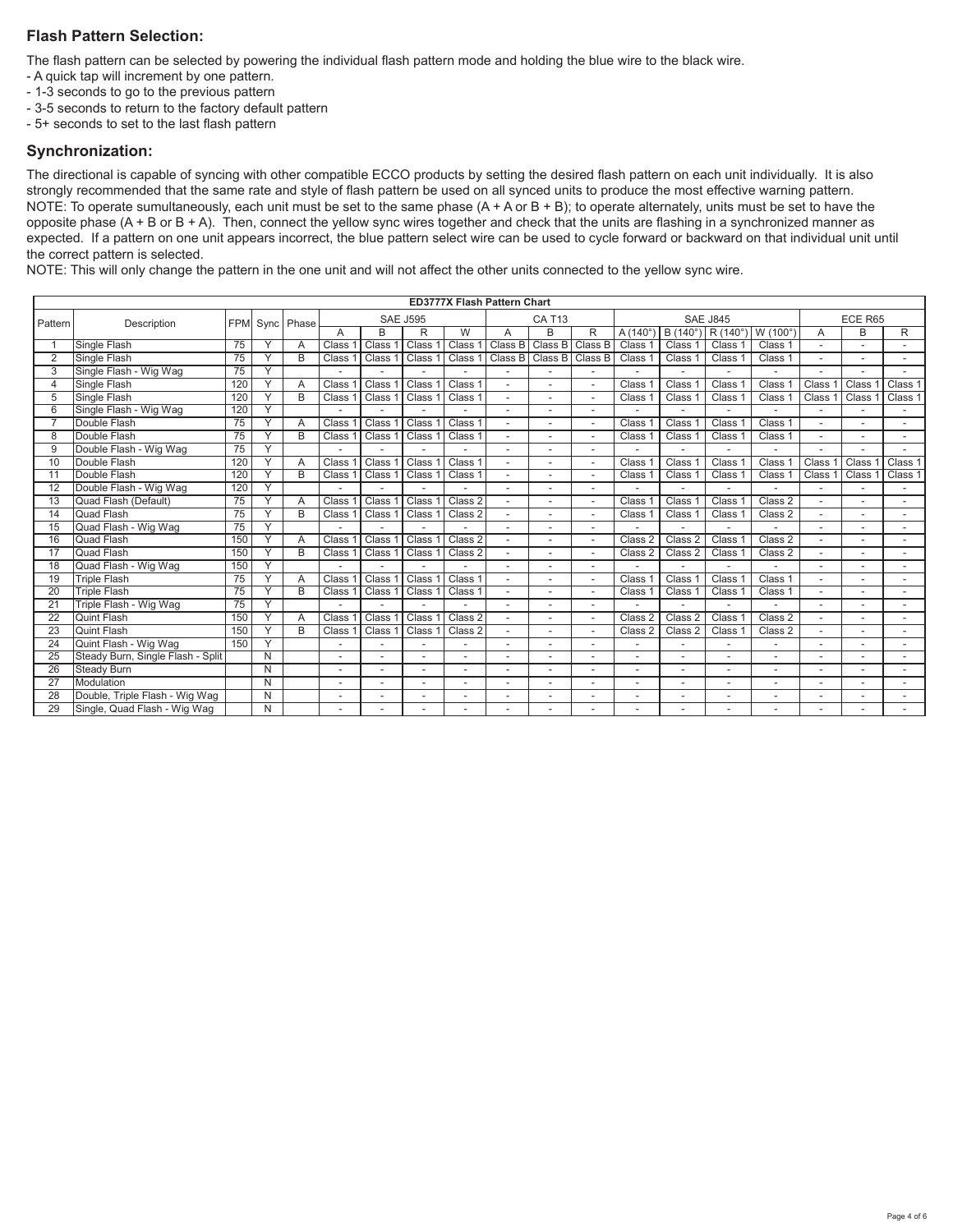#### **ED3777XX Flash Pattern Chart**

|                |                |                    |                                             |            |      |          |                          |                          | ED3777XX Flash Pattern Chart |                                 |                             |                                         |                          |                          |                                    |                          |                          |                          |                          |                          |
|----------------|----------------|--------------------|---------------------------------------------|------------|------|----------|--------------------------|--------------------------|------------------------------|---------------------------------|-----------------------------|-----------------------------------------|--------------------------|--------------------------|------------------------------------|--------------------------|--------------------------|--------------------------|--------------------------|--------------------------|
| Red            | White          | Red and            | Description                                 | <b>FPM</b> | Sync | Phase    |                          |                          | <b>SAE J595</b>              |                                 |                             | <b>CA T13</b>                           |                          |                          |                                    | <b>SAE J845</b>          |                          |                          | ECE R65                  |                          |
| Wire           | Wire           | <b>White Wires</b> |                                             |            |      |          | A                        | B                        | R                            | W                               | $\overline{A}$              | B                                       | R                        |                          | $A(110^{\circ})$ B $(100^{\circ})$ | R (120°) W (90°          |                          | $\overline{A}$           | B                        | R                        |
| 1-Default      |                |                    | 1-Default Single Flash - Color 1            | 75         | Υ    | Α        | Class                    | Class1                   | Class 1                      |                                 |                             | Class1 Class B Class B Class B          |                          | Class 1                  | Class1                             | Class 1                  | Class1                   |                          |                          |                          |
| $\overline{2}$ |                | 2                  | Single Flash - Color 1                      | 75         | Υ    | B        | Class                    | Class 1                  | Class 1                      |                                 |                             | Class 1 Class B Class b                 | Class B                  | Class :                  | Class                              | Class 1                  | Class 1                  | $\sim$                   | ×                        | $\sim$                   |
|                |                | 3                  | Single Flash - Split - Color 1 Then 2       | 75         | Υ    | Α        | $\overline{\phantom{a}}$ | $\overline{\phantom{a}}$ | $\overline{\phantom{a}}$     | $\overline{\phantom{a}}$        | $\overline{\phantom{a}}$    | $\overline{\phantom{a}}$                | $\sim$                   | $\sim$                   | $\sim$                             | $\sim$                   | $\sim$                   |                          | $\sim$                   |                          |
|                |                | $\overline{4}$     | Single Flash - Split - Color 1 Then 2       | 75         | Υ    | B        | $\sim$                   | $\sim$                   | $\sim$                       | $\sim$                          | $\sim$                      | $\sim$                                  | $\sim$                   | $\sim$                   | $\sim$                             | $\sim$                   | ×                        | ×.                       | $\sim$                   | $\sim$                   |
|                | 1-Default      | 5                  | Single Flash - Color 2                      | 75         | Υ    | Α        | Class <sup>o</sup>       | Class 1                  | Class 1                      |                                 |                             | Class 1 Class B Class B Class B         |                          | Class                    | Class                              | Class 1                  | Class 1                  | $\sim$                   | $\sim$                   | $\sim$                   |
|                | $\overline{2}$ | 6                  | Single Flash - Color 2                      | 75         | Y    | B        | Class 1                  | Class 1                  | Class 1                      |                                 |                             | Class 1 Class B Class B Class B         |                          | Class 1                  | Class 1                            | Class 1                  | Class 1                  | ×.                       | ÷.                       | ×.                       |
| 3              | 3              | 7                  | Single Flash - Color 1 Then 2               | 75         | Υ    | Α        | $\sim$                   | $\sim$                   | $\sim$                       | $\sim$                          | $\overline{\phantom{a}}$    | $\overline{\phantom{a}}$                | $\sim$                   | $\sim$                   | $\sim$                             | $\sim$                   | $\sim$                   | $\sim$                   | $\sim$                   | $\sim$                   |
| $\overline{4}$ | 4              | 8                  | Single Flash - Color 1 Then 2               | 75         | Υ    | B        | $\mathcal{L}$            | ÷,                       | ÷.                           |                                 | ÷.                          | ÷.                                      | $\sim$                   | $\sim$                   | ×.                                 |                          | $\sim$                   |                          | ÷.                       | ×                        |
| 5              | 5              | 9                  | Single Flash - Wig Wag - Color 1 Then 2     | 75         | Υ    | $\sim$   | $\overline{\phantom{a}}$ | $\sim$                   | $\overline{\phantom{a}}$     | $\sim$                          | $\overline{\phantom{a}}$    | $\sim$                                  | $\sim$                   | $\sim$                   | $\overline{\phantom{a}}$           | ٠                        |                          |                          | ٠                        | $\sim$                   |
| 6              |                | 10                 | Single Flash - Color 1                      | 375        | Y    | Α        | $\omega$                 | ×.                       | ÷.                           | ×.                              | ×                           | ÷.                                      | $\sim$                   | $\sim$                   | ÷                                  | ×.                       | $\sim$                   | ×.                       | ÷.                       | ×                        |
| $\overline{7}$ |                | 11                 | Single Flash - Color 1                      | 375        | Υ    | B        | ×.                       | ٠                        | $\sim$                       |                                 | ٠                           |                                         | $\sim$                   | ٠                        | $\sim$                             | ٠                        |                          |                          |                          | $\sim$                   |
|                |                |                    |                                             |            |      |          |                          |                          |                              |                                 |                             |                                         |                          |                          |                                    |                          |                          |                          |                          |                          |
|                |                | 12                 | Single Flash - Split - Color 1 Then 2       | 375        | Y    | Α        | $\sim$                   | ×.                       |                              |                                 | ×.                          |                                         | $\sim$                   | ÷                        |                                    |                          |                          |                          |                          | $\sim$                   |
|                |                | 13                 | Single Flash - Split - Color 1 Then 2       | 375        | Y    | B        | $\overline{\phantom{a}}$ | ٠                        | $\overline{\phantom{a}}$     | $\sim$                          | $\overline{\phantom{a}}$    |                                         | $\overline{\phantom{a}}$ | $\overline{\phantom{a}}$ | $\overline{\phantom{a}}$           | $\bar{ }$                |                          |                          | $\blacksquare$           | $\overline{\phantom{a}}$ |
|                | 6              | 14                 | Single Flash - Color 2                      | 375        | Y    | Α        | ÷.                       | ×.                       | ÷.                           |                                 | ×.                          |                                         | ×.                       | $\sim$                   | ×.                                 |                          |                          |                          |                          | $\sim$                   |
|                | 7              | 15                 | Single Flash - Color 2                      | 375        | Υ    | B        | $\overline{\phantom{a}}$ | $\overline{\phantom{a}}$ | $\overline{\phantom{a}}$     | $\overline{\phantom{a}}$        | $\sim$                      | $\overline{\phantom{a}}$                | $\overline{\phantom{a}}$ | $\overline{\phantom{a}}$ | $\sim$                             | $\overline{\phantom{a}}$ | $\overline{\phantom{a}}$ |                          | $\overline{\phantom{m}}$ | $\overline{\phantom{a}}$ |
| 8              | 8              | 16                 | Single Flash - Color 1 Then 2               | 375        | Y    | Α        | ×.                       | ×.                       |                              |                                 | ×.                          |                                         | $\sim$                   | ×.                       | $\sim$                             |                          |                          |                          | $\sim$                   | $\sim$                   |
| 9              | 9              | 17                 | Single Flash - Color 1 Then 2               | 375        | Υ    | B        | $\overline{\phantom{a}}$ | $\sim$                   | $\overline{\phantom{a}}$     | $\overline{\phantom{a}}$        | $\sim$                      | $\sim$                                  | $\sim$                   | $\sim$                   | $\sim$                             | $\overline{\phantom{a}}$ | $\overline{\phantom{a}}$ | $\overline{\phantom{a}}$ | $\overline{\phantom{a}}$ | $\sim$                   |
| 10             | 10             | 18                 | Single Flash - Wig Wag - Color 1 Then 2     | 375        | Y    | $\omega$ | $\sim$                   | ÷.                       | $\sim$                       | ×.                              | ×.                          | ÷.                                      | ×.                       | ÷.                       | ×.                                 | ÷.                       | ×.                       | ÷.                       | $\sim$                   | $\sim$                   |
| 11             |                | 19                 | Double Flash - Color 1                      | 75         | Υ    | Α        | Class                    | Class 1                  | Class 1                      | Class 1                         |                             | Class B Class B                         | Class B                  | Class                    | Class                              | Class 1                  | Class                    | $\overline{\phantom{a}}$ | $\overline{\phantom{a}}$ | $\overline{\phantom{a}}$ |
| 12             |                | 20                 | Double Flash - Color 1                      | 75         | Y    | B        | Class <sup>®</sup>       | Class 1                  | Class 1                      |                                 |                             | Class 1 Class B Class B Class B         |                          | Class 1                  | Class 1                            | Class 1                  | Class 1                  |                          |                          | ×                        |
|                |                | 21                 | Double Flash - Split - Color 1 Then 2       | 75         | Y    | Α        | $\sim$                   | $\sim$                   | $\sim$                       | $\sim$                          | $\sim$                      | $\sim$                                  | $\sim$                   | $\sim$                   | $\sim$                             | $\sim$                   | $\sim$                   | $\overline{\phantom{a}}$ | $\sim$                   | $\overline{\phantom{a}}$ |
|                |                | 22                 | Double Flash - Split - Color 1 Then 2       | 75         | Y    | B        | $\mathcal{L}$            | $\sim$                   | $\sim$                       | $\sim$                          | $\sim$                      | $\omega$                                | $\sim$                   | $\overline{\phantom{a}}$ | $\overline{\phantom{a}}$           | ÷.                       | $\overline{\phantom{a}}$ |                          | $\overline{\phantom{a}}$ | $\overline{\phantom{a}}$ |
|                | 11             | 23                 | Double Flash - Color 2                      | 75         | Υ    | Α        | Class                    | Class 1                  | Class 1                      | Class 1                         |                             | Class B Class B                         | Class B                  | Class                    | Class                              | Class 1                  | Class                    | $\sim$                   | $\overline{\phantom{a}}$ | $\sim$                   |
|                | 12             | 24                 | Double Flash - Color 2                      | 75         | Y    | B        | Class                    | Class 1                  | Class 1                      | Class 1                         |                             | Class B Class B                         | Class B                  | Class                    | Class                              | Class 1                  | Class 1                  |                          | $\overline{\phantom{a}}$ | $\sim$                   |
| 13             | 13             | 25                 | Double Flash - Color 1 Then 2               | 75         | Υ    | Α        | $\sim$                   | $\sim$                   | $\overline{\phantom{a}}$     | $\overline{\phantom{a}}$        | $\overline{\phantom{a}}$    | $\overline{\phantom{a}}$                | $\sim$                   | $\sim$                   | $\sim$                             | $\sim$                   | $\sim$                   | $\sim$                   | $\overline{\phantom{a}}$ | $\sim$                   |
| 14             | 14             | 26                 | Double Flash - Color 1 Then 2               | 75         | Y    | B        | $\sim$                   | $\overline{\phantom{a}}$ | $\overline{\phantom{a}}$     | $\overline{\phantom{a}}$        | $\overline{\phantom{a}}$    | $\overline{\phantom{a}}$                | $\sim$                   | $\sim$                   | $\overline{\phantom{a}}$           | $\sim$                   | $\overline{\phantom{a}}$ | $\overline{\phantom{a}}$ | ×.                       | ×.                       |
| 15             | 15             | 27                 | Double Flash - Wig Wag - Color 1 Then 2     | 75         | Y    | ×.       | $\sim$                   | $\sim$                   | $\sim$                       | $\sim$                          | $\sim$                      | $\sim$                                  | $\sim$                   | $\sim$                   | $\sim$                             | $\sim$                   | ×.                       | ×.                       | $\sim$                   | $\sim$                   |
| 16             |                | 28                 | Double Flash - Color 1                      | 120        | Y    | Α        | Class '                  | Class 1                  | Class 1                      | Class 1                         | $\sim$                      | $\sim$                                  | $\sim$                   | Class 1                  | Class                              | Class 1                  | Class 1                  | Class 1                  | Class                    | $\sim$                   |
| 17             |                | 29                 |                                             | 120        | Y    | B        |                          |                          |                              |                                 | $\sim$                      | $\sim$                                  | $\sim$                   |                          |                                    |                          |                          |                          |                          | ×.                       |
|                |                | 30                 | Double Flash - Color 1                      | 120        |      |          | Class <sup>o</sup>       | Class 1                  | Class 1                      | Class :                         |                             |                                         |                          | Class :                  | Class                              | Class 1                  | Class <sup>o</sup>       | Class                    | Class                    |                          |
|                |                |                    | Double Flash - Split - Color 1 Then 2       |            | Υ    | Α        | $\overline{\phantom{a}}$ | $\overline{\phantom{a}}$ | $\overline{\phantom{a}}$     | $\overline{\phantom{a}}$        | $\sim$                      | $\sim$                                  | $\sim$                   | $\sim$                   | $\overline{\phantom{a}}$           | $\sim$                   | $\overline{\phantom{a}}$ | $\sim$                   | $\sim$                   | $\sim$                   |
|                |                | 31                 | Double Flash - Split - Color 1 Then 2       | 120        | Υ    | B        | $\sim$                   | $\sim$                   | $\sim$                       | $\sim$                          | $\sim$                      | $\sim$                                  | $\sim$                   | $\sim$                   | $\sim$                             | $\sim$                   | ×                        | ×.                       | $\sim$                   | $\sim$                   |
|                | 16             | 32                 | Double Flash - Color 2                      | 120        | Υ    | Α        | Class                    | Class 1                  | Class 1                      | Class <sup>.</sup>              | $\sim$                      | $\sim$                                  | $\sim$                   | Class                    | Class                              | Class 1                  | Class 1                  | Class                    | Class                    | Class                    |
|                | 17             | 33                 | Double Flash - Color 2                      | 120        | Υ    | B        | Class 1                  | Class 1                  | Class 1                      | Class 1                         | $\sim$                      | $\sim$                                  | $\sim$                   | Class :                  | Class                              | Class 1                  | Class <sup>o</sup>       | Class                    | Class                    | Class                    |
| 18             | 18             | 34                 | Double Flash - Color 1 Then 2               | 120        | Υ    | Α        | $\sim$                   | $\sim$                   | $\overline{\phantom{a}}$     | $\sim$                          | $\sim$                      | $\sim$                                  | $\sim$                   | $\sim$                   | $\sim$                             | $\sim$                   | $\sim$                   | $\sim$                   | $\overline{\phantom{a}}$ | $\sim$                   |
| 19             | 19             | 35                 | Double Flash - Color 1 Then 2               | 120        | Y    | B        | $\sim$                   | ÷.                       | ÷.                           | $\sim$                          | ÷.                          | $\overline{a}$                          | $\sim$                   | $\sim$                   | $\sim$                             | $\sim$                   | ×.                       | $\sim$                   | $\overline{a}$           | $\sim$                   |
| 20             | 20             | 36                 | Double Flash - Wig Wag - Color 1 Then 2     | 120        | Υ    | $\sim$   |                          | $\overline{\phantom{a}}$ |                              | $\overline{\phantom{a}}$        |                             | Class B Class B Class B                 |                          | $\sim$                   | $\overline{\phantom{a}}$           |                          |                          |                          | $\sim$                   | $\sim$                   |
| 21             |                | 37                 | Triple Flash - Color 1                      | 75         | Υ    | Α        | Class                    | Class 1                  | Class 1                      | Class                           |                             | Class B Class B                         | Class B                  | Class                    | Class                              | Class 1                  | Class 2                  | ×.                       | ÷.                       | ×.                       |
| 22             |                | 38                 | Triple Flash - Color 1                      | 75         | Υ    | В        | Class                    | Class 1                  | Class 1                      | Class 2                         | $\overline{\phantom{a}}$    | $\sim$                                  | $\sim$                   | Class '                  | Class                              | Class 1                  | Class 2                  |                          | $\blacksquare$           | $\sim$                   |
|                |                | 39                 | Triple Flash - Split - Color 1 Then 2       | 75         | Υ    | Α        | $\overline{a}$           | ×.                       | $\sim$                       |                                 | $\sim$                      | $\sim$                                  | $\sim$                   | $\sim$                   | ×.                                 |                          |                          |                          | ÷.                       | ×                        |
|                |                | 40                 | Triple Flash - Split - Color 1 Then 2       | 75         | Υ    | B        |                          |                          |                              |                                 | $\overline{\phantom{a}}$    |                                         | $\overline{\phantom{a}}$ |                          |                                    |                          |                          |                          | $\blacksquare$           | $\overline{\phantom{a}}$ |
|                | 21             | 41                 | Triple Flash - Color 2                      | 75         | Y    | Α        | Class                    | Class 1                  | Class 1                      | Class                           | $\mathcal{L}_{\mathcal{A}}$ | $\omega$                                | $\sim$                   | Class                    | Class                              | Class 1                  | Class 2                  |                          | ÷.                       | $\sim$                   |
|                | 22             | 42                 | Triple Flash - Color 2                      | 75         | Υ    | B        | Class                    | Class 1                  |                              |                                 |                             | Class 1 Class 2 Class B Class B Class B |                          | Class 1                  | <b>Class</b>                       | Class 1                  | Class 2                  |                          | $\overline{\phantom{m}}$ | $\sim$                   |
| 23             | 23             | 43                 | Triple Flash - Color 1 Then 2               | 75         | Y    | Α        |                          | ×.                       | $\overline{\phantom{a}}$     | $\overline{\phantom{a}}$        |                             | Class B Class B                         | Class B                  |                          | $\overline{\phantom{a}}$           |                          |                          |                          | $\sim$                   | ×                        |
| 24             | 24             | 44                 | Triple Flash - Color 1 Then 2               | 75         | Υ    | B        | $\sim$                   | $\sim$                   | $\sim$                       | $\sim$                          | $\sim$                      |                                         | $\sim$                   | $\overline{\phantom{a}}$ | $\sim$                             |                          | $\sim$                   |                          |                          | $\sim$                   |
| 25             | 25             | 45                 | Triple Flash - Wig Wag - Color 1 Then 2     | 75         | Y    | ×.       | $\sim$                   | $\sim$                   | $\sim$                       | $\sim$                          | ×.                          |                                         | $\sim$                   | ÷.                       | ×.                                 |                          | ×.                       |                          | ×,                       | ×                        |
| 26             |                | 46                 | Quad Flash - Color 1                        | 75         | Υ    | Α        | Class                    | Class 1                  | Class 1                      | Class 2                         |                             | Class B Class B                         | Class B                  | Class 2                  | Class                              | Class 2                  | Class 2                  | $\overline{\phantom{a}}$ | $\overline{\phantom{a}}$ | $\sim$                   |
| 27             |                | 47                 | Quad Flash - Color 1                        | 75         | Y    | B        | Class                    | Class 1                  | Class 1                      | Class 2                         |                             | Class B Class B                         | Class B                  | Class 2                  | Class 2                            | Class 2                  | Class 2                  |                          | $\sim$                   | $\sim$                   |
|                |                | 48                 | Quad Flash - Split - Color 1 Then 2         | 75         | Y    | Α        | $\sim$                   | $\sim$                   | $\sim$                       | $\sim$                          | $\sim$                      | $\sim$                                  | $\sim$                   | $\overline{\phantom{a}}$ | $\sim$                             | $\sim$                   | $\sim$                   | $\sim$                   | $\sim$                   | $\overline{\phantom{a}}$ |
|                |                | 49                 | Quad Flash - Split - Color 1 Then 2         | 75         | Y    | B        | $\sim$                   | $\sim$                   | ÷.                           | ×.                              | ×.                          | ÷.                                      | $\sim$                   | $\sim$                   | $\sim$                             |                          |                          |                          |                          |                          |
|                | 26             | 50                 | Quad Flash - Color 2                        | 75         | Υ    | Α        | Class <sup>®</sup>       | Class 1                  | Class 1                      |                                 |                             | Class 2 Class B Class B Class B         |                          | Class 1                  | Class                              | Class 1                  | Class 2                  | $\overline{\phantom{a}}$ | $\overline{\phantom{a}}$ | $\overline{\phantom{a}}$ |
|                | 27             | 51                 | Quad Flash - Color 2                        | 75         | Y    | B        | Class <sup>®</sup>       | Class 1                  | Class 1                      | Class 2                         |                             | Class B Class B Class B                 |                          | Class 1                  | Class 1                            | Class 1                  | Class 2                  |                          |                          | $\overline{\phantom{a}}$ |
| 28             | 28             | 52                 | Quad Flash - Color 1 Then 2                 | 75         | Υ    | Α        | $\sim$                   | $\sim$                   | $\sim$                       | $\sim$                          | $\overline{\phantom{a}}$    | $\sim$                                  | $\sim$                   | $\sim$                   | $\sim$                             | $\sim$                   | $\sim$                   | $\sim$                   | $\overline{\phantom{a}}$ | $\sim$                   |
| 29             | 29             | 53                 | Quad Flash - Color 1 Then 2                 | 75         | Y    | B        | $\sim$                   | $\overline{\phantom{a}}$ | $\overline{\phantom{a}}$     | $\overline{\phantom{a}}$        | $\overline{\phantom{a}}$    | $\overline{\phantom{a}}$                | $\sim$                   | $\sim$                   | $\sim$                             | $\sim$                   | $\overline{\phantom{a}}$ | $\overline{\phantom{a}}$ | $\overline{\phantom{a}}$ | $\overline{\phantom{a}}$ |
|                |                |                    |                                             |            |      |          |                          |                          |                              |                                 |                             |                                         |                          |                          |                                    |                          |                          |                          |                          |                          |
| 30             | 30             | 54                 | Quad Flash - Wig Wag - Color 1 Then 2       | 75         | Y    | $\sim$   | $\sim$                   | $\sim$                   | $\sim$                       | $\sim$                          | $\sim$                      | $\sim$                                  | $\sim$                   | $\sim$                   | $\sim$                             | $\sim$                   | $\sim$                   | $\sim$                   | $\sim$                   | $\sim$                   |
| 31             |                | 55                 | Quad Flash - Color 1                        | 120        | Y    | Α        | Class <sup>.</sup>       | Class 1                  |                              | Class 1 Class 2                 |                             |                                         | $\overline{\phantom{a}}$ | Class 2                  | Class 2                            | Class 2                  | Class 2                  |                          |                          | $\overline{\phantom{a}}$ |
| 32             |                | 56                 | Quad Flash - Color 1                        | 120        | Y    | B        |                          |                          |                              | Class 1 Class 1 Class 1 Class 2 | $\sim$                      | $\sim$                                  | $\sim$                   | Class 2                  | Class 2                            | Class 2                  | Class 2                  | ÷.                       |                          |                          |
|                |                | 57                 | Quad Flash - Split - Color 1 Then 2         | 120        | Υ    | Α        | $\sim$                   | <b>Contract</b>          | <b>Contract</b>              | <b>Contract</b>                 |                             |                                         |                          | $\sim$                   | $\sim$                             | <b>Contract</b>          | <b>Contract</b>          |                          |                          |                          |
|                |                | 58                 | Quad Flash - Split - Color 1 Then 2         | 120        | Y    | B        | $\overline{\phantom{a}}$ | $\overline{\phantom{a}}$ | $\sim$                       | $\sim$                          |                             |                                         | $\overline{\phantom{a}}$ | $\sim$                   | $\sim$                             | $\sim$                   |                          |                          |                          |                          |
|                | 31             | 59                 | Quad Flash - Color 2                        | 120        | Υ    | Α        | Class 1                  |                          |                              | Class 1 Class 1 Class 2         | $\overline{\phantom{a}}$    | $\overline{\phantom{a}}$                | $\sim$                   | Class 2                  | Class 2                            | Class 2                  | Class 2                  | $\overline{\phantom{a}}$ | $\overline{\phantom{a}}$ |                          |
|                | 32             | 60                 | Quad Flash - Color 2                        | 120        | Y    | B        | Class 1                  | Class 1                  |                              | Class 1 Class 2                 | $\sim$                      | $\sim$                                  | $\blacksquare$           | Class 2                  | Class 2                            | Class 2                  | Class 2                  | ×.                       | $\sim$                   | $\sim$                   |
| 33             | 33             | 61                 | Quad Flash - Color 1 Then 2                 | 120        | Y    | A        | $\sim$                   | $\sim$                   | $\sim$                       | $\sim$                          | $\sim$                      | $\sim$                                  | $\sim$                   | $\sim$                   | $\sim$                             | $\sim$                   | $\sim$                   | $\sim$                   | $\sim$                   | $\overline{\phantom{a}}$ |
| 34             | 34             | 62                 | Quad Flash - Color 1 Then 2                 | 120        | Υ    | B        | $\sim$                   | $\overline{\phantom{a}}$ | $\overline{\phantom{a}}$     | $\overline{\phantom{a}}$        | $\sim$                      | $\overline{\phantom{a}}$                | $\blacksquare$           | $\sim$                   | $\overline{\phantom{a}}$           | $\sim$                   | $\overline{\phantom{a}}$ | $\overline{\phantom{a}}$ | $\overline{\phantom{a}}$ | $\overline{\phantom{a}}$ |
| 35             | 35             | 63                 | Quad Flash - Wig Wag - Color 1 Then 2       | 120        | Y    | $\sim$   | $\sim$                   | $\sim$                   | $\sim$                       | $\sim$                          | $\sim$                      | $\sim$                                  | $\sim$                   | $\sim$                   | $\sim$                             | $\sim$                   | $\sim$                   | $\sim$                   | $\sim$                   | $\sim$                   |
|                |                | 64                 | Modulation - Color 1 Then 2                 |            | N    | $\sim$   | $\sim$                   | $\sim$                   | $\sim$                       | $\sim$                          | $\sim$                      | $\sim$                                  | $\sim$                   | $\sim$                   | $\sim$                             | $\sim$                   | $\sim$                   | $\sim$                   | $\sim$                   | $\sim$                   |
|                |                | 65                 | Double, Quad Flash - Color 1 Then 2         |            | N    | $\sim$   | $\sim$                   | $\sim$                   | $\sim$                       | $\sim$                          | $\sim$                      | $\sim$                                  | $\sim$                   | $\sim$                   | $\sim$                             | $\sim$                   | $\sim$                   | $\sim$                   | $\sim$                   | $\sim$                   |
|                |                | 66                 | Single, Triple Flash - Color 1 Then 2       |            | N    | $\sim$   | $\sim$                   | $\sim$                   | $\sim$                       |                                 |                             | $\sim$                                  |                          |                          | $\sim$                             | $\sim$                   | $\sim$                   | $\overline{\phantom{a}}$ | $\sim$                   |                          |
|                |                | 67                 | Double, Triple, Quad Flash - Color 1 Then 2 |            | N    | $\sim$   | $\sim$                   | $\sim$                   | $\sim$                       | $\sim$<br>$\sim$                | $\sim$<br>$\sim$            | $\sim$                                  | $\sim$<br>$\sim$         | $\sim$<br>$\sim$         | $\sim$                             | $\sim$                   | $\omega$                 | $\sim$                   | $\sim$                   | $\sim$<br>$\sim$         |
|                |                |                    |                                             |            |      |          |                          |                          |                              |                                 |                             |                                         |                          |                          |                                    |                          |                          |                          |                          |                          |
| 36             |                | 68                 | Steady Burn - Color 1                       |            | N    | $\sim$   | $\sim$                   | $\sim$                   | $\sim$                       | $\sim$                          | $\overline{\phantom{a}}$    | $\sim$                                  | $\sim$                   | $\sim$                   | $\sim$                             | $\sim$                   | $\sim$                   | $\overline{\phantom{a}}$ | $\sim$                   | $\sim$                   |
|                | 36             | 69                 | Steady Burn - Color 2                       |            | N    | $\sim$   | $\overline{\phantom{a}}$ | $\overline{\phantom{a}}$ | $\sim$                       | $\overline{\phantom{a}}$        | $\sim$                      | $\overline{\phantom{a}}$                | $\sim$                   | $\sim$                   | $\sim$                             |                          | $\overline{\phantom{a}}$ |                          |                          | $\sim$                   |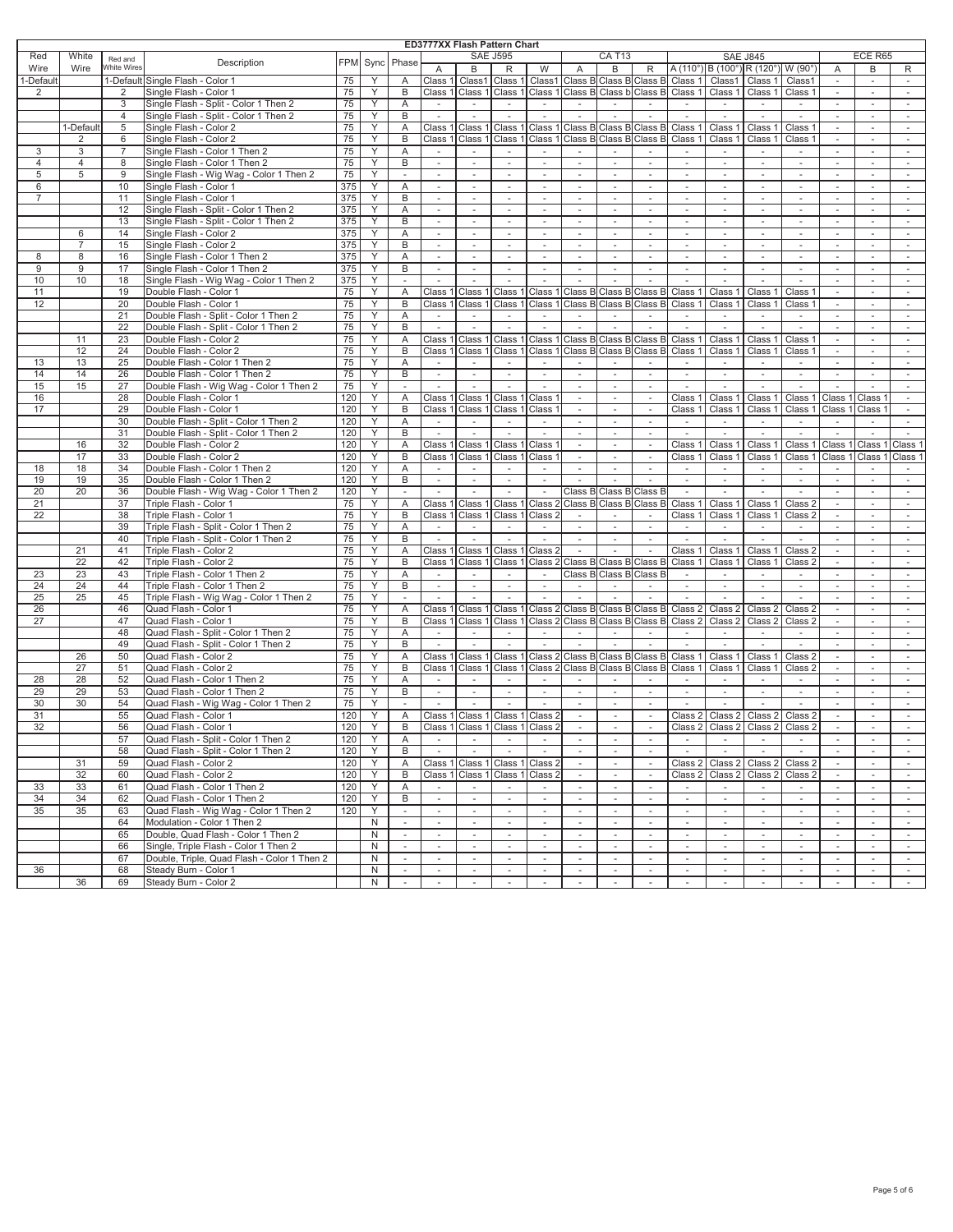**Manufacturer Limited Warranty and Limitation of Liability:**

**Manufacturer warrants that on the date of purchase, this product will conform to Manufacturer's specifications for this product (which are available from the Manufacturer upon request). This Limited Warranty extends for Thirty-Six (36) months from the date of purchase.** 

**DAMAGE TO PARTS OR PRODUCTS RESULTING FROM TAMPERING, ACCIDENT, ABUSE, MISUSE, NEGLIGENCE, UNAPPROVED MODIFICATIONS, FIRE OR OTHER HAZARD; IMPROPER INSTALLATION OR OPERATION; OR NOT BEING MAINTAINED IN ACCORDANCE WITH THE MAINTENANCE PROCEDURES SET FORTH IN MANUFACTURER'S INSTALLATION AND OPERATING INSTRUCTIONS VOIDS THIS LIMITED WARRANTY.**

**Exclusion of Other Warranties:**

**MANUFACTURER MAKES NO OTHER WARRANTIES, EXPRESSED OR IMPLIED. THE IMPLIED WARRANTIES FOR MERCHANTABILITY, QUALITY OR FITNESS FOR A PARTICULAR PURPOSE, OR ARISING FROM A COURSE OF DEALING, USAGE OR TRADE PRACTICE ARE HEREBY EXCLUDED AND SHALL NOT APPLY TO THE PRODUCT AND ARE HEREBY DISCLAIMED, EXCEPT TO THE EXTENT PROHIBITED BY APPLICABLE LAW. ORAL STATEMENTS OR REPRESENTATIONS ABOUT THE PRODUCT DO NOT CONSTITUTE WARRANTIES.**

**Remedies and Limitation of Liability:**

**MANUFACTURER'S SOLE LIABILITY AND BUYER'S EXCLUSIVE REMEDY IN CONTRACT, TORT (INCLUDING NEG-LIGENCE), OR UNDER ANY OTHER THEORY AGAINST MANUFACTURER REGARDING THE PRODUCT AND ITS USE SHALL BE, AT MANUFACTURER'S DISCRETION, THE REPLACEMENT OR REPAIR OF THE PRODUCT, OR THE REFUND OF THE PURCHASE PRICE PAID BY BUYER FOR NON-CONFORMING PRODUCT. IN NO EVENT SHALL MANUFACTURER'S LIABILITY ARISING OUT OF THIS LIMITED WARRANTY OR ANY OTHER CLAIM RELATED TO THE MANUFACTURER'S PRODUCTS EXCEED THE AMOUNT PAID FOR THE PRODUCT BY BUYER AT THE TIME OF THE ORIGINAL PURCHASE. IN NO EVENT SHALL MANUFACTURER BE LIABLE FOR LOST PROFITS, THE COST OF SUBSTITUTE EQUIPMENT OR LABOR, PROPERTY DAMAGE, OR OTHER SPECIAL, CONSEQUENTIAL, OR INCIDEN-TAL DAMAGES BASED UPON ANY CLAIM FOR BREACH OF CONTRACT, IMPROPER INSTALLATION, NEGLIGENCE, OR OTHER CLAIM, EVEN IF MANUFACTURER OR A MANUFACTURER'S REPRESENTATIVE HAS BEEN ADVISED OF THE POSSIBILITY OF SUCH DAMAGES. MANUFACTURER SHALL HAVE NO FURTHER OBLIGATION OR LIABILITY WITH RESPECT TO THE PRODUCT OR ITS SALE, OPERATION AND USE, AND MANUFACTURER NEITHER ASSUMES NOR AUTHORIZES THE ASSUMPTION OF ANY OTHER OBLIGATION OR LIABILITY IN CONNECTION WITH SUCH PRODUCT.**

**This Limited Warranty defines specific legal rights. You may have other legal rights which vary from jurisdiction to jurisdiction. Some jurisdictions do not allow the exclusion or limitation of incidental or consequential damages.**



833 West Diamond St Boise, Idaho 83705 Customer Service USA 800-635-5900 UK +44 (0)113 237 5340 AUS +61 (0)3 63322444 www.eccoesg.com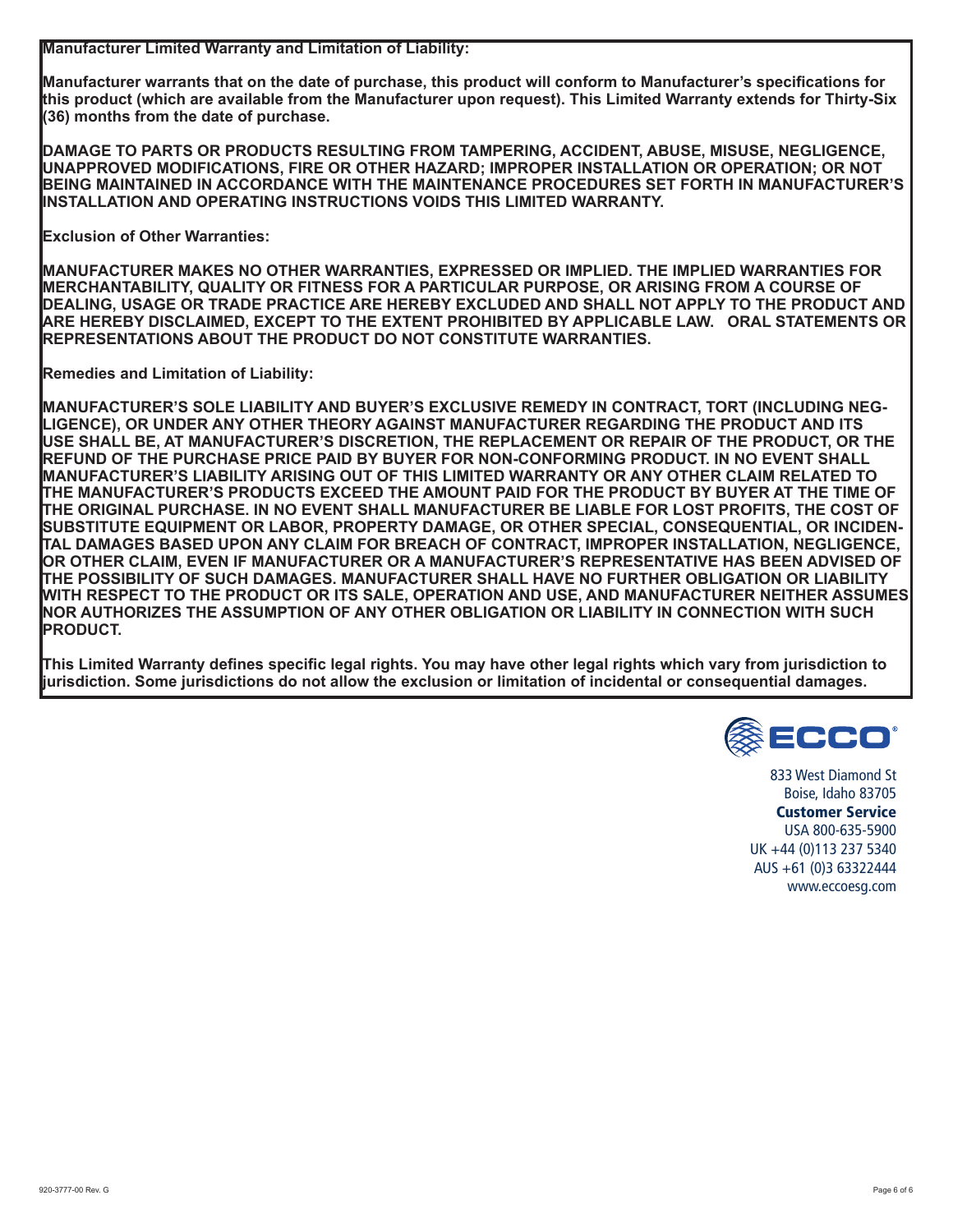

# **Instrucciones de Instalación y Operación ED3777 Luz de Advertencia**



#### **¡ADVERTENCIA!**

**En caso de no instalar ni utilizar este producto conforme a las sugerencias del fabricante se podrían ocasionar daños a la propiedad, lesiones graves personales o el deceso del usuario y de las personas que se busca proteger.**

**No instale u opere este producto de seguridad a menos que haya leído y comprendido la información de seguridad que contiene este manual.**

- **1. Para garantizar su seguridad y la de todos aquellos a los que desea proteger, es importante que exista una**  adecuada instalación, así como también una capacitación de los operadores para el uso, el cuidado y el<br>mantenimiento de los dispositivos de alerta de emergencias.
- 
- 2. Opere con precaución cuando trabaje con conexiones eléctricas en tensión.<br>3. El producto deber conectarse a tierra adecuadamente. Una conexión incorrecta o cortocircuito en las **conexiones eléctricas puede ocasionar arcos de alta tensión lo que, a su vez, puede producir heridas o daños**
- **a su vehículo y fuego inclusive. 4. Para un buen desempeño del dispositivo de alerta, es de vital importancia que exista una instalación y una ubicación adecuadas. Instale este producto de modo que el rendimiento del sistema se maximice y los controles se ubiquen al alcance del operador, de esta manera éste podrá operar el sistema sin perder el contacto visual de la calzada.**
- **5. No instale el producto o fije algún cable en el área de despliegue de la bolsa de aire. Los equipos que se instalen o se coloquen en el área de despliegue de la bolsa de aire pueden reducir la efectividad de la bolsa, o convertirse en un proyectil que puede ocasionar heridas e incluso la muerte. Consulte el manual de usuario del vehículo acerca del área de despliegue de la bolsa de aire. Es responsabilidad del usuario/operador determinar una ubicación adecuada para la instalación, con el fin de garantizar la seguridad de todos los**
- **pasajeros dentro del vehículo y evitar particularmente las potenciales áreas de impacto de la cabeza. 6. Es responsabilidad del operador del vehículo asegurarse de que todas las características del producto funcionen correctamente durante su operación. Durante su operación, el operador del vehículo debe asegurarse de que la proyección de las señales de alerta no se encuentre bloqueada por componentes propios**
- **del vehículo (es decir, baúles o puertas abiertas), personas, vehículos u otras obstrucciones. 7. El uso de este o cualquier otro dispositivo de alerta no garantiza que todos los conductores puedan observar o reaccionar a las señales de advertencia. Nunca subestime el derecho de paso. Es su responsabilidad asegurarse de que pueda proceder con seguridad antes de ingresar en una intersección, conducir en contra**
- **del tráfico o a alta velocidad, y caminar por o alrededor de carriles de circulación. 8. Este equipo debe operarse solo por personal autorizado. El usuario es responsable de comprender y obedecer todas las leyes con respecto a los dispositivos de señales de alerta. Por lo tanto, el usuario debe revisar todas las leyes y regulaciones aplicables tanto las correspondientes a la ciudad como las estatales y federales. El fabricante no asume ninguna responsabilidad por la pérdida como resultado del uso del dispositivo de alerta.**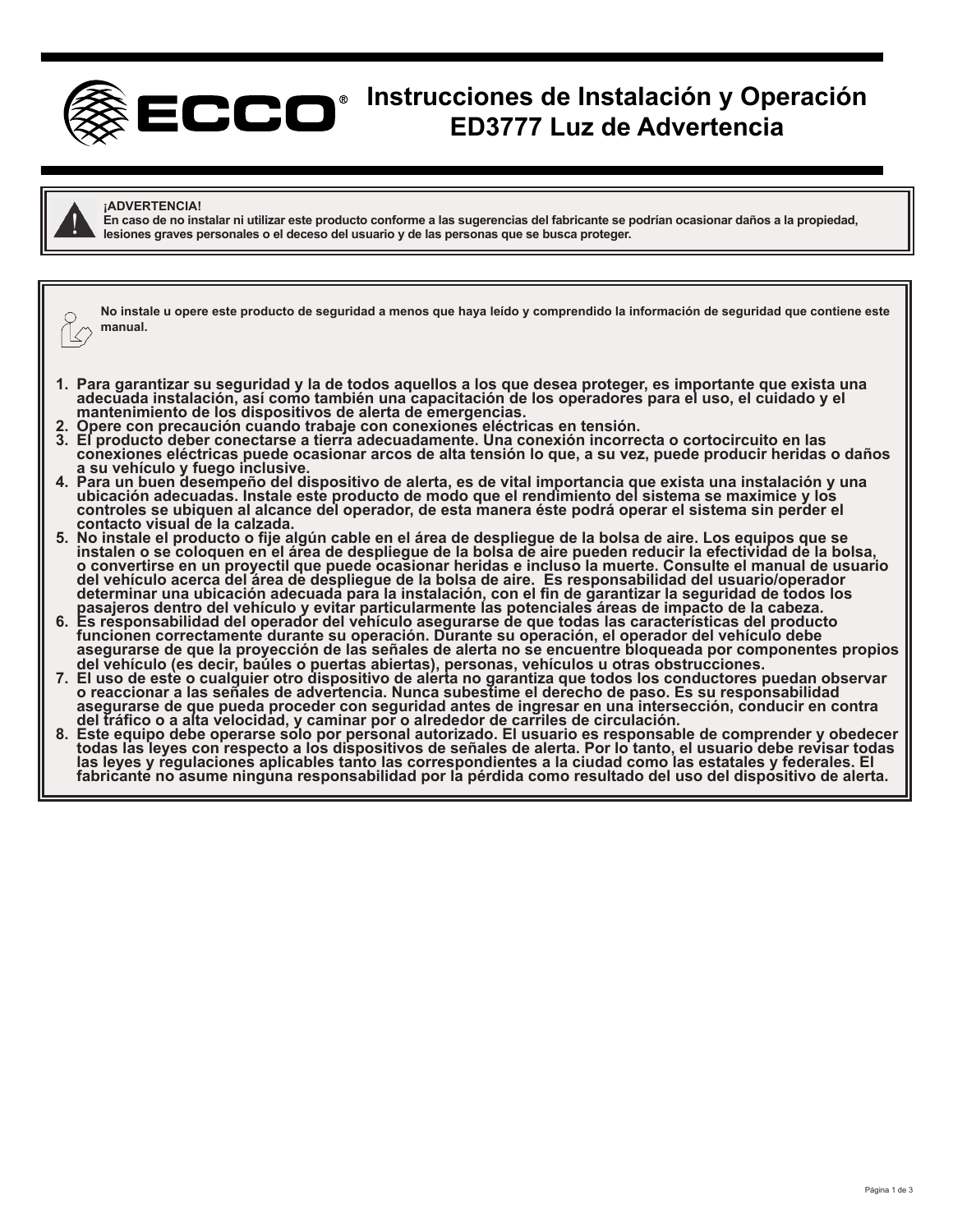

Ensamblaje en el borde

# **Alambre: ED3777**

ROJO: Positivo (se necesita añadir un fusible 2A) NEGRO: Negativo AZUL: Conmutación de patrones AMARILLO: Función sincronizada (Se puede sincronizar hasta 8 unidades) NARANJA: Operación de reducción de la luz (se necesita añadir un fusible 2A) VERDE: Operación de luz de suelo (se necesita añadir un fusible 2A)

# **Ambiente de operación:**

#### **Temperatura ambiente:** -30 a 50°C

#### OPERACIÓN EN FASE:

La Fase 1 (Ph1) destella simultáneamente con Ph1 La Fase 2 (Ph2) destella simultáneamente con Ph2 (Se puede sincronizar hasta 8 unidades)

#### **Aplique el alambre AZUL A NEGRO:**

- Menos de 1 seg. para el próximo patrón
- Entre 1-3 seg. para el patrón anterior
- Entre 3-5 seg. para el patrón predeterminado de fábrica
- Más de 5 seg. pasa por defecto al patrón #13 (ED3777) y al patrón #12 (ED3777XX)



Ensamblaje adhesivo



Ensamblaje permanente

# **Cable: ED3777XX**

ROJO: Positivo, Colores 1 y 3 (se necesita añadir un fusible 5A) BLANCO: Positivo, Colores 2 y 4 (se necesita añadir un fusible 5A) NEGRO: Negativo AZUL: Selección de patrón en negativo AMARILLO: Función sincronizada (Se puede sincronizar hasta 8 unidades) NARANJA: Operación de reducción de la luz (se necesita añadir un fusible 2A) VERDE: Operación de luz de suelo (se necesita añadir un fusible 2A)

|                 | <b>ROJO</b> | <b>BLANCO</b> |  |  |  |  |
|-----------------|-------------|---------------|--|--|--|--|
| <b>PRODUCTO</b> | 1Y3 COLORES | 2 Y 4 COLORES |  |  |  |  |
| <b>ED3777AW</b> | ÁMBAR       | <b>BLANCO</b> |  |  |  |  |
| <b>ED3777BW</b> | <b>AZUL</b> | <b>BLANCO</b> |  |  |  |  |
| <b>ED3777RB</b> | <b>ROJO</b> | <b>AZUL</b>   |  |  |  |  |
| <b>ED3777RW</b> | ROJO        | <b>BLANCO</b> |  |  |  |  |
| <b>ED3777AG</b> | ÁMBAR       | <b>VERDE</b>  |  |  |  |  |
| <b>ED3777AB</b> | ÁMBAR       | <b>AZUL</b>   |  |  |  |  |
| <b>ED3777AR</b> | ÁMBAR       | ROJO          |  |  |  |  |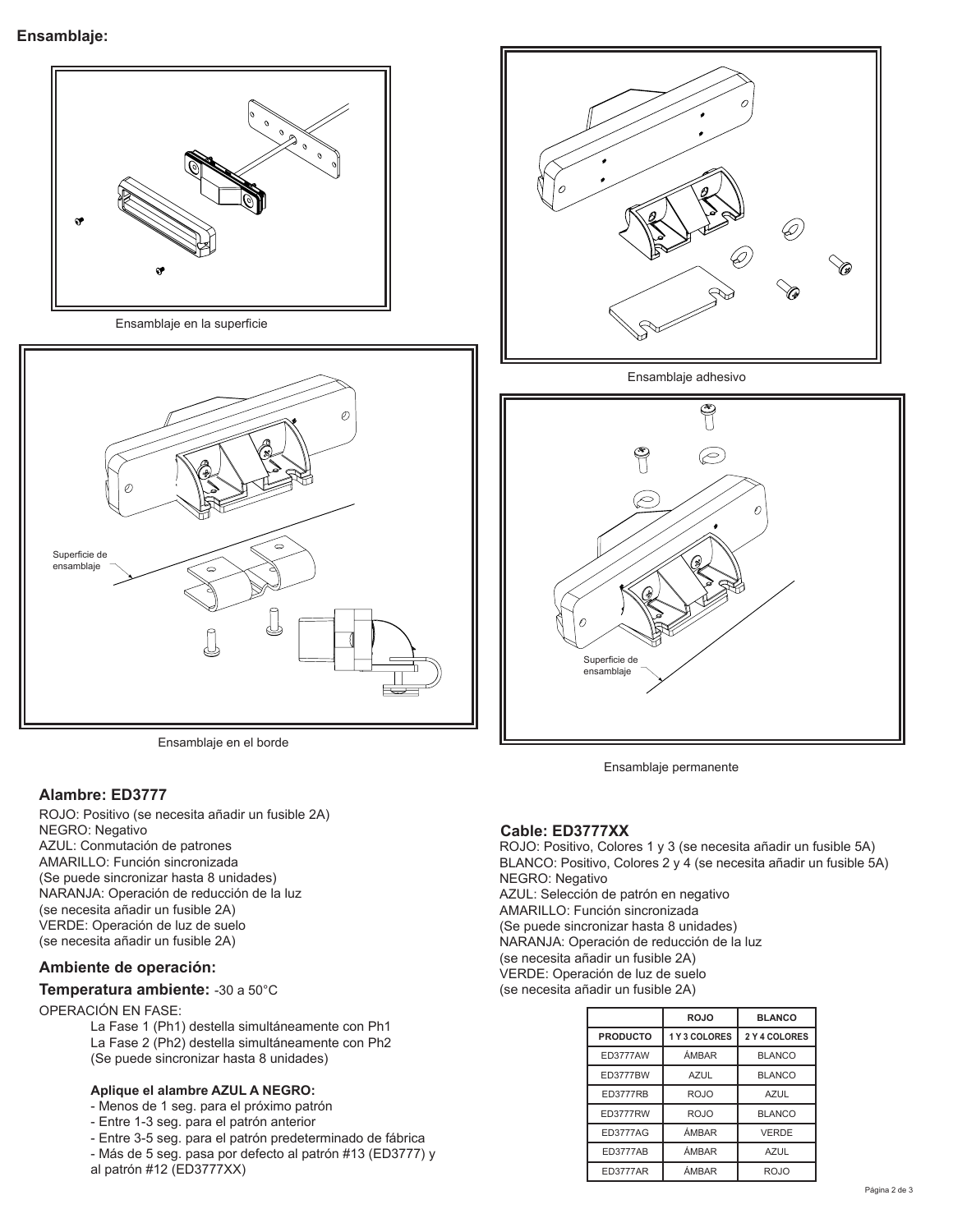# **DETECCIÓN Y RESOLUCIÓN DE PROBLEMAS**

Las series ED3777 y ED3777XX han sido probadas y aprobadas en fábrica. Si las funciones o el dispositivo fallan, revise lo siguiente:

- 1. Luego de conectarse al suministro de energía, asegúrese de que el extremo de la fuente de energía esté conectado de forma correcta. Y luego, asegúrese que no esté ocurriendo corriente de cortocircuito.
- 2. Asegúrese que el interruptor de energía esté en la posición de "ON" (encendido).

#### **Garantía limitada del fabricante y restricción de la responsabilidad:**

**El fabricante garantiza que en la fecha de compra, este producto cumplirá con las especificaciones del fabricante específicas (que el fabricante pone a su disposición si se solicitan). Esta garantía limitada se extiende por treinta y seis (36) meses, a partir de la fecha de compra.** 

**EL DAÑO A LAS PIEZAS O A LOS PRODUCTOS CAUSADO POR LA ALTERACIÓN, ACCIDENTE, ABUSO, MAL USO, NEGLIGENCIA, MODIFICACIONES NO AUTORIZADAS, FUEGO U OTRO PELIGRO; INSTALACIÓN U OPERACIÓN INCORRECTAS; O NO REALIZAR EL MANTENIMIENTO DE ACUERDO CON LOS PROCEDIMIENTOS DE MANTENIMIENTO ESTABLECIDOS EN LAS INSTRUCCIONES DE INSTALACIÓN Y DE OPERACIÓN DEL FABRICANTE, ANULA ESTA GARANTÍA LIMITADA.**

**Exclusión de otras garantías:**

**EL FABRICANTE NO OFRECE NINGUNA OTRA GARANTÍA, EXPRESA O IMPLÍCITA. LAS GARANTÍAS IMPLÍCITAS DE COMERCIABILIDAD, CALIDAD O IDONEIDAD PARA UN PROPÓSITO PARTICULAR, O QUE SURJAN DURANTE EL CURSO DE LOS TRATOS, USO O PRÁCTICAS COMERCIALES, SE EXCLUYEN POR ESTE MEDIO, NO APLICARÁN AL PRODUCTO Y SE RECHAZA TODA RESPONSABILIDAD, EXCEPTO EN LA MEDIDA QUE LO PROHÍBAN LAS LEYES VIGENTES. LAS AFIRMACIONES O REPRESENTACIONES ORALES SOBRE EL PRODUCTO NO CONSTITUYEN GARANTÍAS.**

**Remedios y limitación de responsabilidad:**

**LA ÚNICA RESPONSABILIDAD DEL FABRICANTE Y EL ÚNICO REMEDIO DEL COMPRADOR EN EL CONTRATO, POR AGRAVIOS (INCLUIDA LA NEGLIGENCIA), O BAJO CUALQUIER OTRA TEORÍA CONTRA EL FABRICANTE EN RELACIÓN AL PRODUCTO Y SU USO SERÁ, SEGÚN EL CRITERIO DEL FABRICANTE, EL REEMPLAZO O LA REPARACIÓN DEL PRODUCTO, O BIEN EL REEMBOLSO DEL PRECIO DE COMPRA PAGADO POR EL COMPRADOR POR UN PRODUCTO QUE NO CUMPLE CON LAS ESPECIFICACIONES. BAJO NINGUNA CIRCUNSTANCIA LA RESPONSABILIDAD DEL FABRICANTE QUE SURJA DE ESTA GARANTÍA LIMITADA O CUALQUIER OTRA RECLAMACIÓN RELACIONADA CON LOS PRODUCTOS DEL FABRICANTE, SUPERARÁ EL PRECIO PAGADO POR EL PRODUCTO POR PARTE DEL COMPRADOR EN EL MOMENTO DE LA COMPRA ORIGINAL. EN NINGÚN CASO EL FABRICANTE SERÁ RESPONSABLE POR LUCRO CESANTE, EL COSTO DE LA SUSTITUCIÓN DEL EQUIPO O LA MANO DE OBRA, DAÑOS A LA PROPIEDAD U OTROS DAÑOS ESPECIALES, CONSECUENTES O INCIDENTALES QUE SE BASEN EN CUALQUIER RECLAMACIÓN POR INCUMPLIMIENTO DE CONTRATO, INSTALACIÓN INAPROPIADA, NEGLIGENCIA O DE OTRO TIPO, INCLUSO SI SE LE HA INFORMADO AL FABRICANTE O A UN REPRESENTANTE DEL FABRICANTE SOBRE LA POSIBILIDAD DE QUE OCURRAN TALES DAÑOS. EL FABRICANTE NO TENDRÁ NINGUNA OTRA OBLIGACIÓN O RESPONSABILIDAD CON RESPECTO AL PRODUCTO O SU VENTA, OPERACIÓN Y USO, Y EL FABRICANTE NO ASUME NI AUTORIZA EL SUPUESTO DE CUALQUIER OTRA OBLIGACIÓN O RESPONSABILIDAD EN RELACIÓN CON DICHO PRODUCTO.**

**Esta garantía limitada define derechos legales específicos. Usted puede tener otros derechos legales que varían de una jurisdicción a otra. Algunas jurisdicciones no permiten la exclusión o limitación de daños incidentales o consecuenciales.**



833 West Diamond St. Boise, Idaho 83705 Servicio al cliente EE.UU. 800.635.5900 Reino Unido +44 (0)113 237 5340 AUS +61 (0)3 63322444 www.eccoesg.com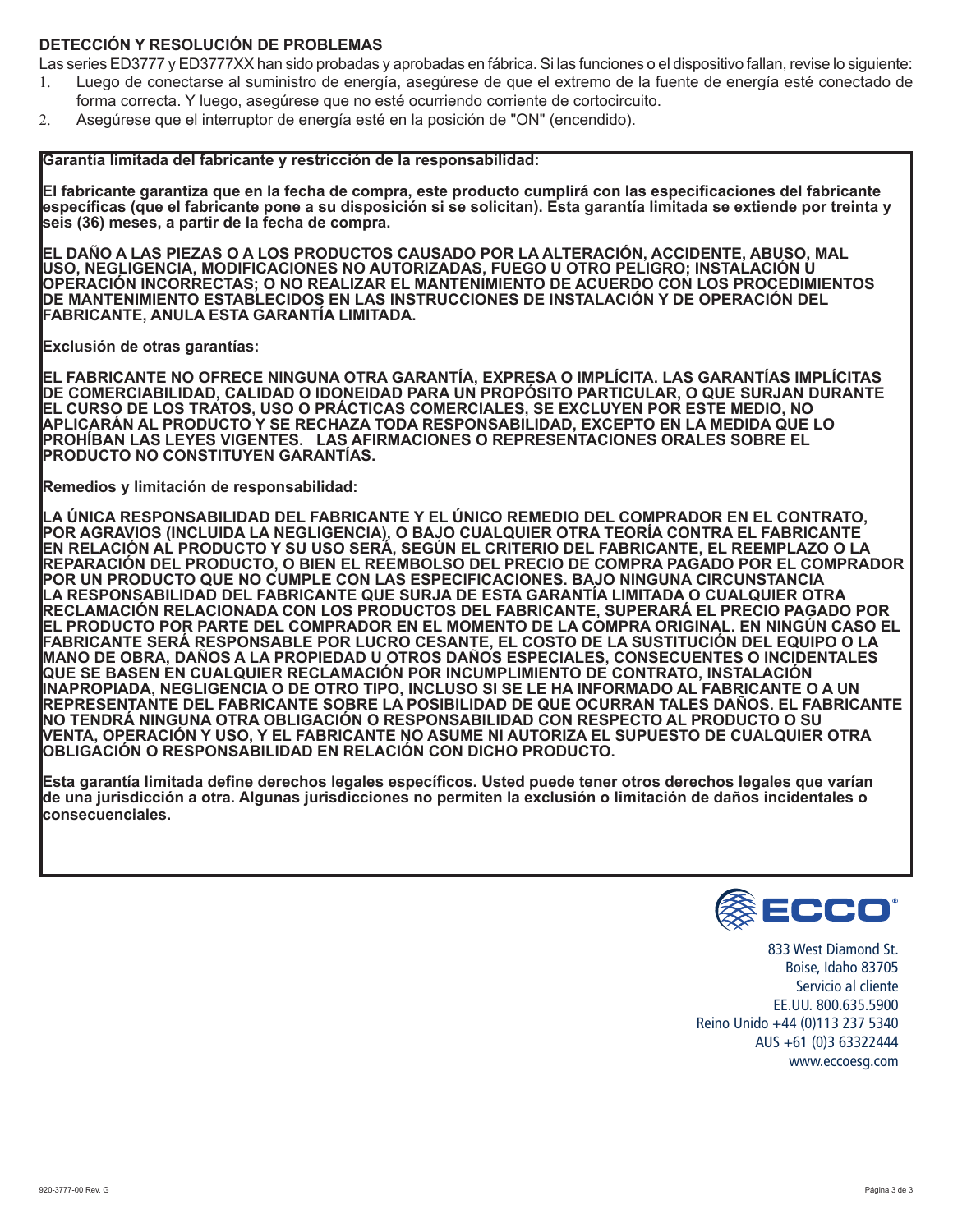

# **Instructions d'installation et d'utilisation ED3777 Éclairage d'avertissement**



#### **AVERTISSEMENT!**

Le non-respect des recommandations d'installation ou d'utilisation du fabricant peut entraîner des matériels, de graves blessures et/ou votre mort et celle **de ceux que vous cherchez à protéger!**

|                          | N'installez et/ou n'utilisez ce produit de sécurité que si vous avez lu et compris les informations de sécurité contenues |
|--------------------------|---------------------------------------------------------------------------------------------------------------------------|
| $\overline{\phantom{a}}$ | $\bigcap_{\mathcal{O}}$ dans ce manuel.                                                                                   |

- **1. Une bonne installation et une parfaite connaissance de l'utilisation, de l'entretien et de la maintenance des dispositifs d'avertissement d'urgence sont essentielles pour assurer votre sécurité et celle des personnes que vous cherchez à protéger.**
- **2. Faites preuve de prudence lorsque vous manipulez des connexions électriques.**
- **3. Ce produit doit être correctement mis à la terre. Une mise à la terre inappropriée et/ou un court-circuitage des connexions électriques peuvent entraîner des arcs électriques de haute intensité qui peuvent, à leur tour, provoquer des blessures et/ou de graves dommages au véhicule, notamment des incendies.**
- **4. Un placement et une installation appropriés sont indispensables au bon fonctionnement de ce dispositif d'avertissement. Installez ce produit pour que les performances de sortie du système soient maximisées et que les contrôles soient à portée de main du conducteur pour lui permettre d'utiliser le système sans quitter des yeux la zone de travail.**
- **5. Ni l'installation de ce produit ni le passage des câbles ne doivent entraver le déploiement d'un coussin gonflable. L'équipement monté ou localisé dans la zone de déploiement d'un coussin gonflable peut réduire l'efficacité du coussin gonflable ou se transformer en projectile pouvant provoquer des blessures graves ou la mort. Reportez-vous au manuel de l'usager de la voiture pour connaître la zone de déploiement du coussin gonflable. Il est de la responsabilité de l'utilisateur/ l'opérateur de déterminer un emplacement de montage adapté, garantissant la sécurité de tous les passagers du véhicule en évitant particulièrement les zones de chocs potentiels au niveau de la tête.**
- **6. Pendant l'utilisation, il incombe au conducteur du véhicule de s'assurer que toutes les fonctions de ce produit sont parfaitement opérationnelles. Lors de l'utilisation, le conducteur du véhicule doit s'assurer que la projection du signal d'avertissement n'est pas bloquée par des composants du véhicule (p. ex., coffres ouverts ou portes de compartiment ouvertes), des personnes, des véhicules ou d'autres obstacles.**
- **7. L'utilisation de ce dispositif ou de tout autre dispositif d'avertissement ne garantit pas que tous les conducteurs verront le**  signal d'avertissement ni qu'ils agiront en conséquence. Ne tenez jamais la priorité pour acquise. Vous êtes tenu de vous **assurer que vous pourrez agir en toute sécurité avant de vous engager dans une intersection, conduire en sens inverse de la circulation, réagir à une vitesse élevée ou marcher sur des voies de circulation ou autour d'elles.**
- **8. Cet équipement est conçu pour n'être utilisé que par du personnel autorisé. L'utilisateur est tenu de comprendre l'ensemble des lois concernant les dispositifs d'avertissement d'urgence, et de les respecter. L'utilisateur est donc tenu de vérifier toutes les réglementations et lois municipales, nationales et fédérales applicables. Le fabricant n'assume aucune responsabilité pour toute perte résultant de l'utilisation de ce dispositif d'avertissement.**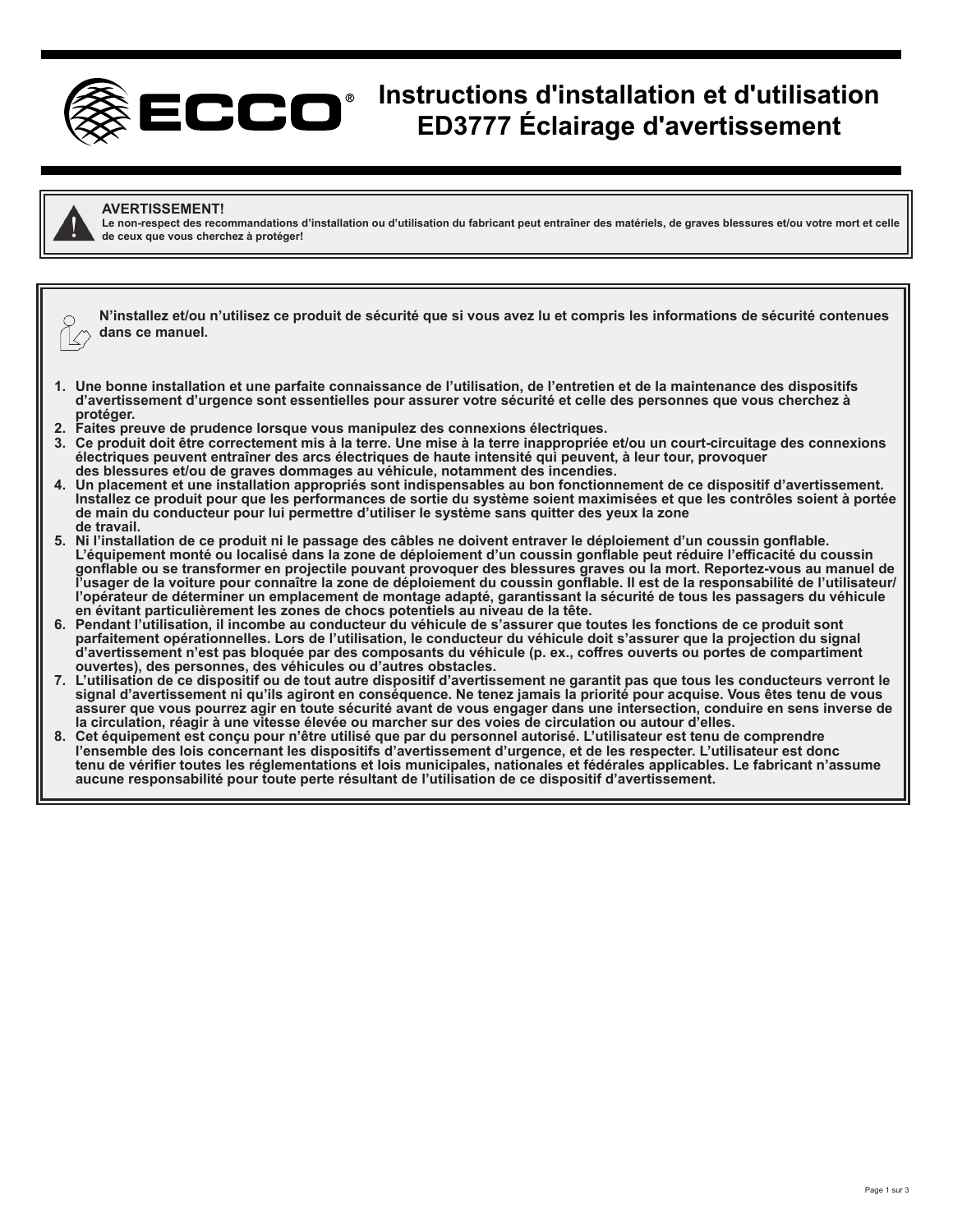

Montage de bord

# **Câblage : ED3777**

ROUGE : Positif (besoin d'ajouter un fusible 2A) NOIR : Négatif BLEU : Commutation de configuration JAUNE : Fonction synchronisée (Jusqu'à 8 unités peuvent être synchronisées) ORANGE : Fonctionnement de l'éclairage de retrait (besoin d'ajouter fusible 2A) VERT : Fonctionnement de l'éclairage de masse (besoin d'ajouter fusible 2A)

# **Environnement de fonctionnement :**

**Température ambiante :** -30 à 50°C

#### FONCTIONNEMENT PHASE :

Phase 1 (Ph1) clignote simultanément avec Ph1 Phase 2 (Ph2) clignote simultanément avec Ph2 (Jusqu'à 8 unités peuvent être synchronisées)

#### **Appliquer BLEU au câble NOIR :**

- Moins de 1 sec. pour la prochaine configuration
- Entre 1 et 3 sec. Pour la configuration précédente
- Entre 3 et 5 sec. pour configuration d'usine par défaut
- Plus de 5 sec. valeur par défaut au motif no.13 (ED3777) et motif no. 12 ED3777XX



Fixation adhésive



Montage permanent

# **Câblage : ED3777XX**

ROUGE : Positif, couleurs 1 et 3 (besoin d'ajouter un fusible 5A) BLANC : Positif, couleurs 2 et 4 (besoin d'ajouter un fusible 5A) NOIR : Négatif BLEU : Sélection de configuration à négatif

JAUNE : Fonction synchronisée

(Jusqu'à 8 unités peuvent être synchronisées)

ORANGE : Fonctionnement de l'éclairage de retrait

(besoin d'ajouter fusible 2A)

VERT : Fonctionnement de l'éclairage de masse

(besoin d'ajouter fusible 2A)

|                 | <b>ROUGE</b>    | <b>BLANC</b>    |  |  |  |  |
|-----------------|-----------------|-----------------|--|--|--|--|
| <b>PRODUIT</b>  | COULEURS 1 et 3 | COULEURS 2 et 4 |  |  |  |  |
| <b>ED3777AW</b> | AMBRE           | <b>BLANC</b>    |  |  |  |  |
| <b>ED3777BW</b> | <b>BLEU</b>     | <b>BLANC</b>    |  |  |  |  |
| <b>ED3777RB</b> | <b>ROUGE</b>    | <b>BLEU</b>     |  |  |  |  |
| <b>ED3777RW</b> | <b>ROUGE</b>    | <b>BLANC</b>    |  |  |  |  |
| <b>ED3777AG</b> | AMBRE           | <b>VERT</b>     |  |  |  |  |
| <b>ED3777AB</b> | AMBRE           | <b>BLEU</b>     |  |  |  |  |
| <b>ED3777AR</b> | AMBRE           | <b>ROUGE</b>    |  |  |  |  |